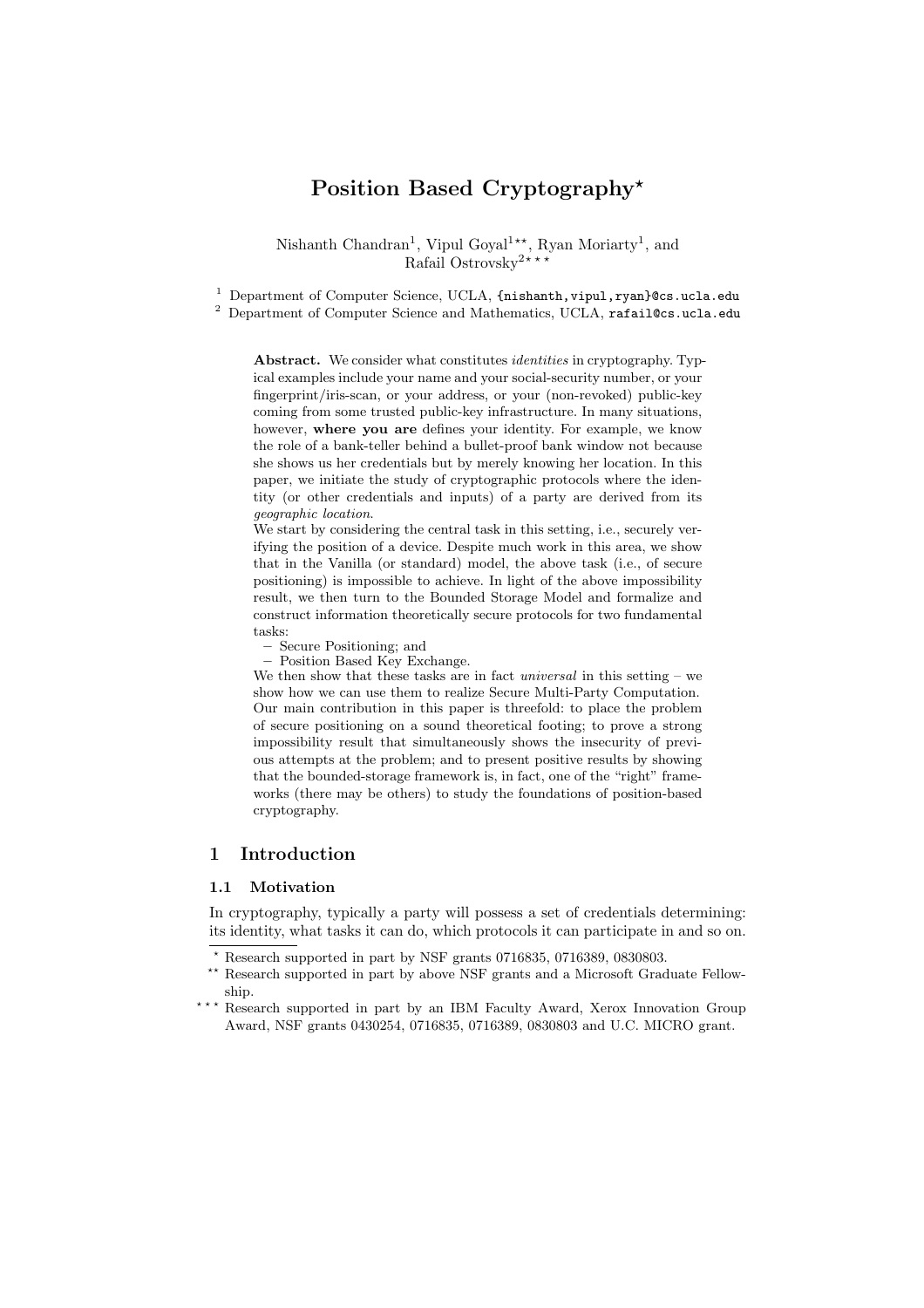These set of credentials will typically correspond to the party having some of the following attributes: some secret information (e.g., a secret key), authenticated information (e.g., a digitally signed certificate from a trusted entity), biometric feature and so on. In this paper, we ask the following question: can the geographical position of a party be one of the credentials? The geographical position of a party is valuable in a number of natural settings. We give a few examples:

- Position based Secret Communication. Consider communication between different military establishments. For example, the Pentagon in Washington D.C. might want to send a message (having some classified information) such that it can only be read by an individual present at the US military base in South Korea. In a traditional solution, the South Korean military base will have a secret key to decrypt the message. However, the enemy might try to break into the military base computers to capture this key. It would be desirable to add an additional layer of security that would guarantee that anyone reading the message is physically present at the South Korean base.
- Position based Authentication/Signatures. In the above example, suppose the South Korean military base wants to send some information to the Pentagon. It would be desirable for the Pentagon to have a guarantee that the message was indeed sent from the geographical position of the military base.

Indeed, the above list is not exhaustive. One could think about position based access control (where access to a resource needs to be restricted to certain locations, e.g., a printer or fax machine is accessible only to people inside some set of offices) and *pizza delivery* (where the pizza company first wants to verify that the person placing the order is indeed located at the delivery address he specified). To perform such "position specific" tasks, we introduce the notion of position based cryptography.

The first natural question that arises is: "Can you convince others about where you are?". More precisely, we have a prover who claims be at a geographical position P. There is a set of remote verifiers (or in other words, a positioning infrastructure) who wish to make sure that the prover is indeed at position  $P$ as claimed (for example, by executing a protocol with that prover). We call the above problem as "Secure Positioning". The question of secure positioning is a fundamental one and deals with designing a system which enables a prover to communicate back and forth with a group of verifiers to give them an interactive proof of its geographic position.

The problem of secure positioning is well studied in the security community (see e.g.,  $[20, 21, 3, 6, 5]$ ). The de-facto method to perform secure positioning is based on the time of response technique where the messages travel with the speed of radio waves which is equal to the speed of light (this is similar in nature to how the commercial GPS systems work, see section 1.3). At a high level, the verifiers will send messages to the device and will measure the time taken to receive a response. Although there have been several proposed protocols for secure positioning, all of them are completely insecure under the so called "collusion attack". That is, if a set of (possibly cloned) provers collude together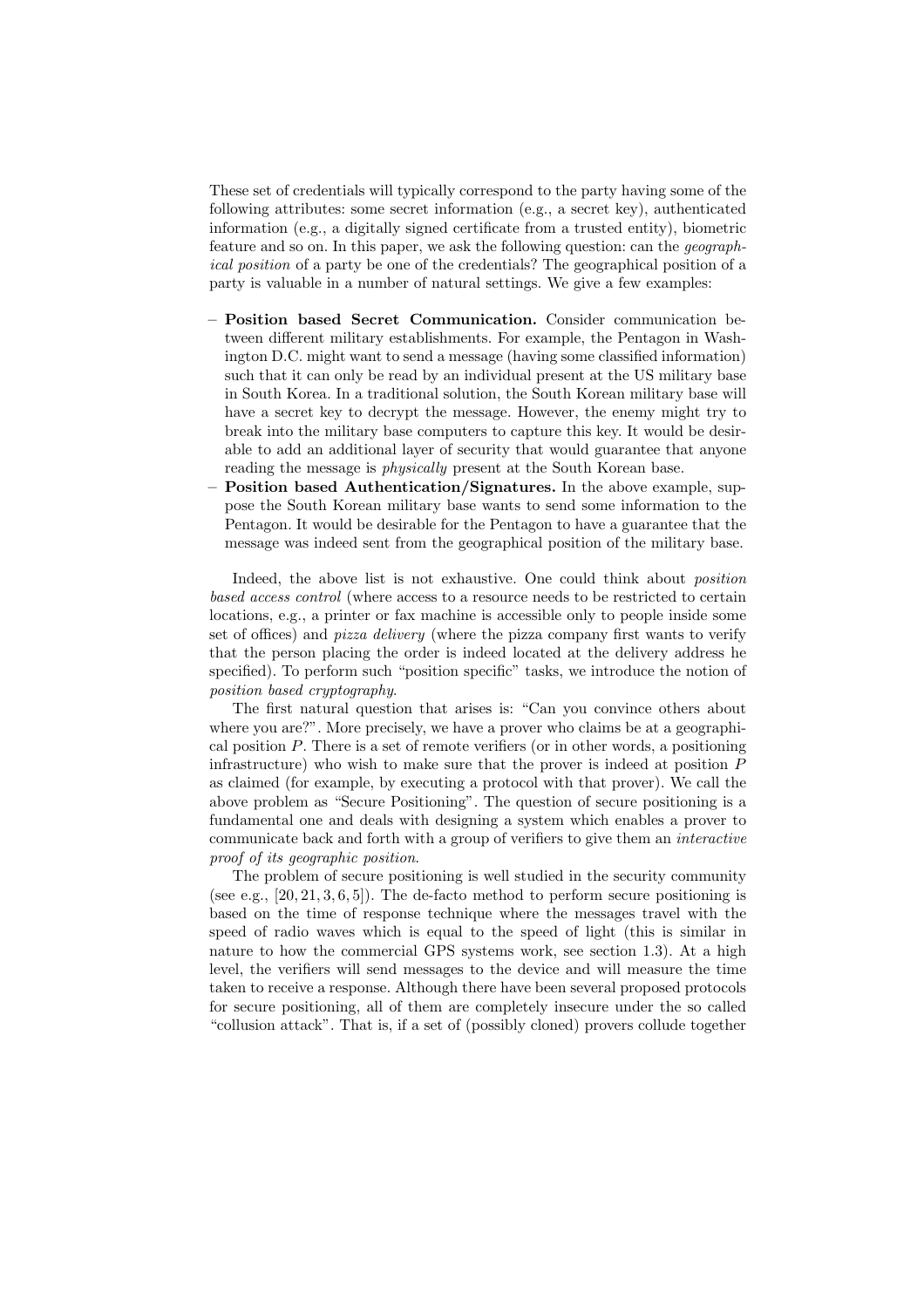and work in a controlled manner during the protocol execution, the provers will be able to convince the verifiers that the verifiers are talking to a prover at position  $P$  (even though none of the adversarial provers may be at  $P$ ). We in fact show that, unfortunately, such an attack is unavoidable. That is, it is impossible to have secure protocols for positioning in this Vanilla model (even if one is willing to make computational assumptions). Hence, we cannot hope to realize most of the meaningful position based tasks.

In light of the above drawbacks, in this paper we explore the intriguing possibility if secure positioning protocols exist which can resist collusion attacks. In search of an answer to this question, we turn to the bounded storage model (BSM), introduced by Maurer [18]. Quite surprisingly, this model turns out to be a right model for proving the security of position-based cryptographic tasks. We first construct a protocol for information theoretic secure positioning in this model. To our knowledge, this is the first protocol which is secure even against collusion attacks. Although secure positioning is an important step, the full power of position based cryptography can only be realized if we achieve key exchange with the device at a particular geographic position. Hence we introduce position based key exchange and present two protocols to achieve it in the BSM. Our first protocol achieves security against a computationally bounded adversary (in the BSM). In this protocol, we achieve key exchange between the verifiers and any device at position  $P$  that is enclosed within the tetrahedron formed between 4 verifiers in 3-dimensional space. Our second protocol achieves information theoretic key exchange between the verifiers and devices at positions P that lie in a specific geometric region (characterized by a condition that P must satisfy) within the tetrahedron.

Note that we are interested only in verifying the position claim of devices that are within the tetrahedron enclosed between the 4 verifiers. This is not a limitation, since apriori, we are restricting, by geographical bounds, the locations where an honest device can be located (such as inside a room, to get access to a printer or a hard drive). If a device makes a position claim that lies outside of this region, we reject the claim without any verification. We stress, however, that we do not make any assumption about the positions of adversaries in the system. In particular, this freedom for the adversarial devices guarantees that no set of adversaries (some of whom may even be outside of the tetrahedron) can falsely prove that any one of them is at position  $P$  inside the tetrahedron as long as none of them are at position P.

#### 1.2 The Two Models Considered

The Vanilla Model. We now informally describe the Vanilla model. We have a device (also referred to as the prover) who is located at a position  $P$  (where P is a point in a d-dimensional Euclidean space). There exists a set of verifiers  ${V_1, V_2, \dots, V_m}$  at different points in the d-dimensional space, such that P lies inside the tetrahedron enclosed by the verifiers. The verifiers are allowed to execute a protocol with the prover to achieve some task. More precisely, a verifier can send messages to the prover at different points in time (with a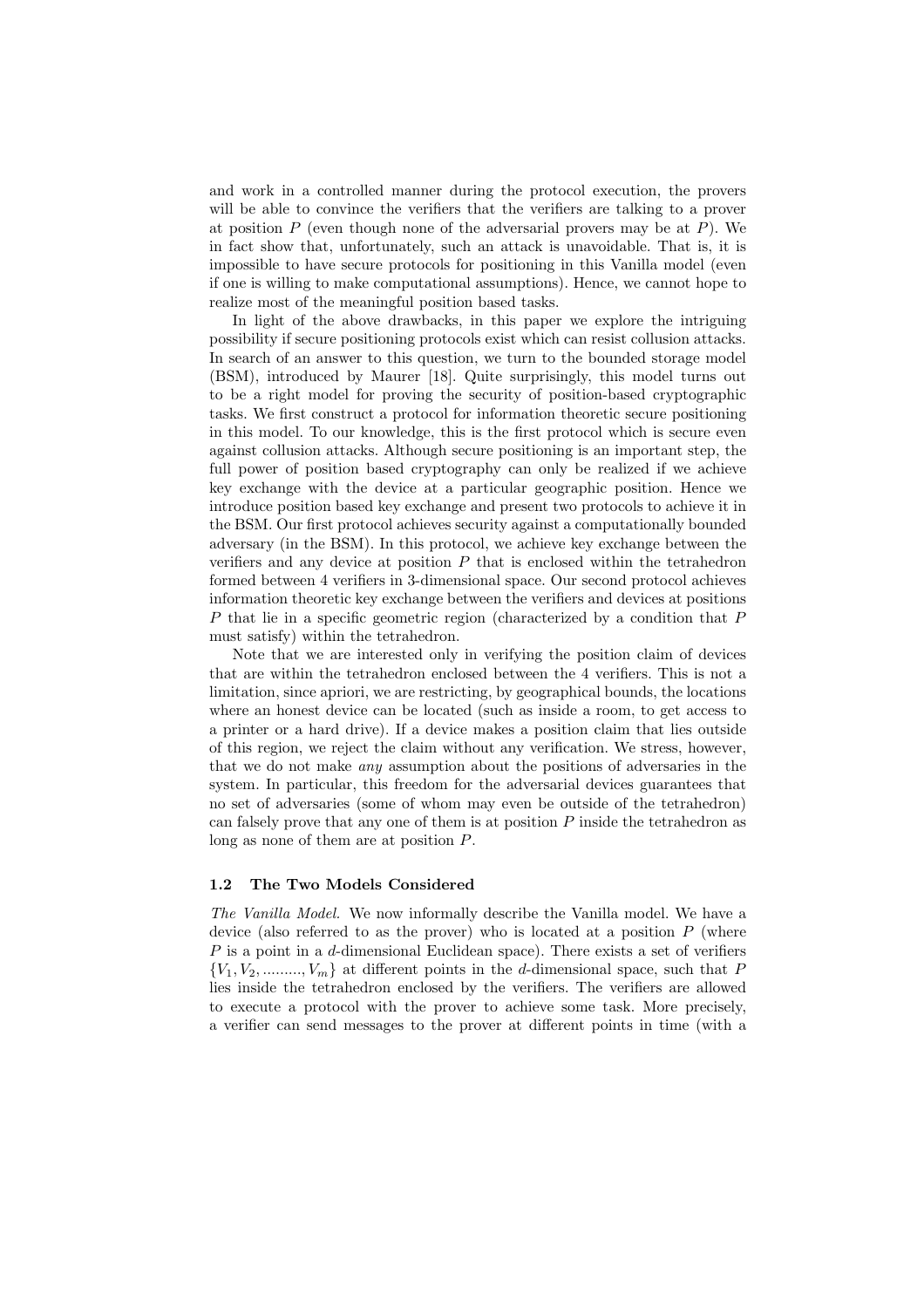speed up to the speed of radio waves) and also record the messages which are received from it (along with the time when they are received). The verifiers have a secret channel among themselves using which they can coordinate their actions by communicating before, during or after protocol execution. There could be multiple adversaries with possibly cloned devices who share a covert channel and collude together. This setting is referred to as the Vanilla model.

The Bounded Storage Model. The bounded storage model (BSM) was introduced by Maurer in [18] and has been the subject of much work [18, 4, 1, 9, 17, 22, 19, 13, 10]. Very roughly, this model assumes that there is a bound on the amount of information that parties (including an adversary) can store. It assumes the existence of random strings, having high min-entropy, available to the parties at the beginning of the protocol. An adversary is allowed to retrieve and store an arbitrary function of this random string, as long as the length of the output of the function is not longer than the adversary's storage bound. We assume that parties can broadcast random strings having high min-entropy, but cannot store these strings. A closely related model to the BSM is the bounded retrieval model (BRM), introduced and studied in various related contexts by Di Crescenzo et al [8] and Dziembowski [11, 12]. This model assumes that parties can store information having high min entropy, but an adversary can only retrieve part of it. Recently, Dziembowski and Pietrzak [14] introduced intrusion resilient secret sharing where shares of a secret (stored on different machines) are made artificially large so that it is hard for an adversary to retrieve a share completely, even if it breaks into the storage machine. We note that in the current work, we use the work of [14] on Intrusion Resilient Secret Sharing schemes as a starting point. We build and extend these techniques by combining them with geometric arguments to prove the security of our protocol.

In the context of position based cryptography, by bounded storage model, we mean the Vanilla model setting where the verifiers can broadcast information having high entropy (or control a randomness source which can) such that the adversaries can only retrieve and store, say, a constant fraction of this information as it passes by at high speed. The assumption that the adversaries cannot retrieve (and store) all the information that goes by seems plausible in our setting since the information travels at a very high speed (particularly when, e.g., the verifiers have several sources broadcasting information at different frequencies). The reason we call our model bounded storage (as opposed to bounded retrieval) is that we do not assume that verifiers (and the honest prover) can fully store the broadcasted information themselves.

#### 1.3 Related Work

Secure Positioning. We remark that the problem of position-based cryptography as such has not been studied before. However, secure positioning is a well-studied problem in the field of wireless security. There have been several proposed protocols  $([2, 20, 23, 3, 6, 21, 24])$ . All these protocols are susceptible to the collusion attack outlined earlier. One can get around this problem of multiple cloned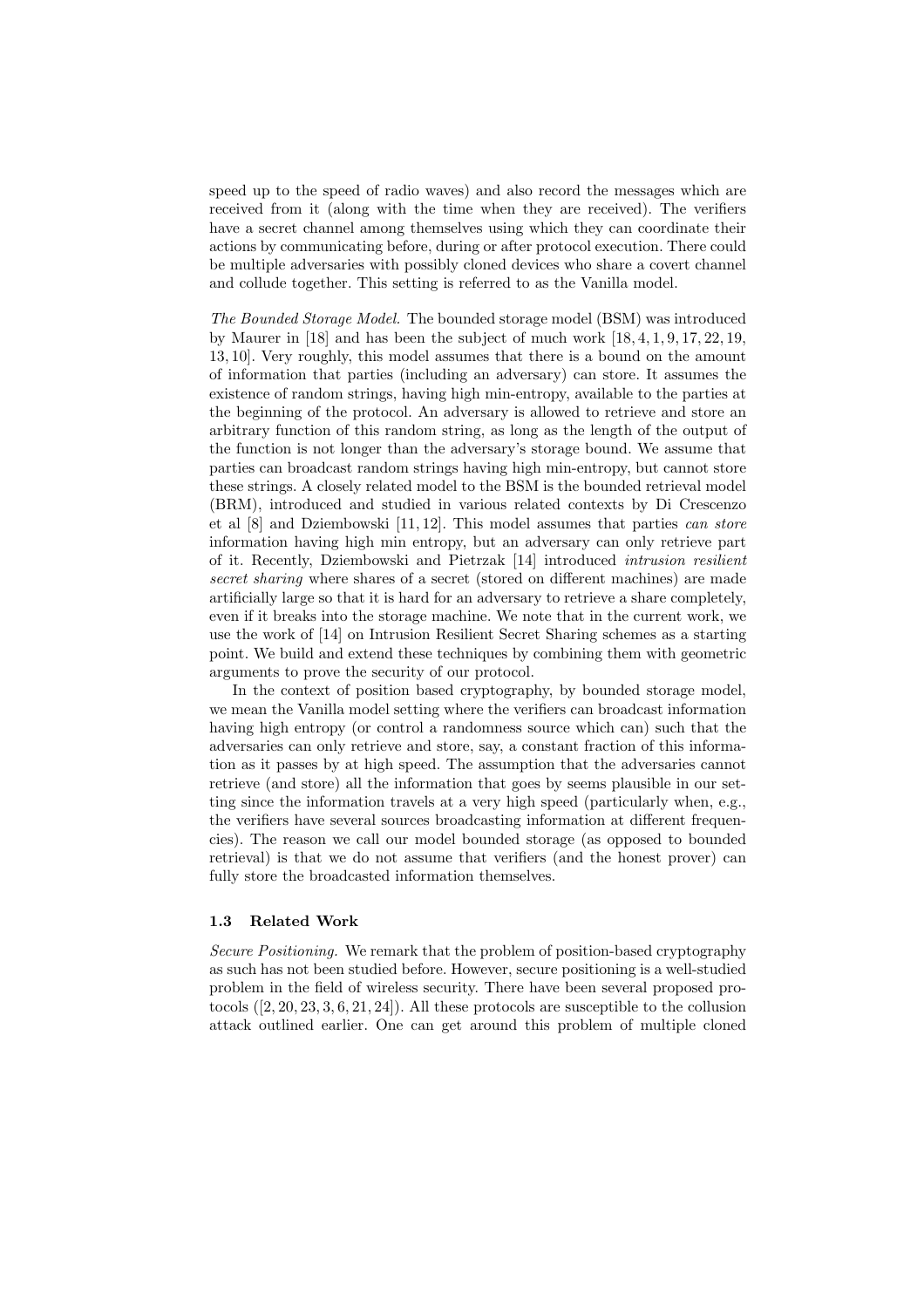adversaries by assuming a setup phase where the verifiers give an unclonable tamper-proof hardware [16, 15](having some secret information) to all possible future provers. However in the current work, we focus on the setting where the only credential needed by a prover is its geographical position.

In [5], a model is considered, that makes the assumption that there can exist verifiers that are covert or hidden to provers and adversaries. Based on this, they provide solutions to secure positioning. The protocols in [5] are also susceptible to multiple colluding adversaries, although the attack required is more subtle than in other cases. We describe this attack, as well as give a detailed description of related work on secure positioning and the BSM in the full version of this paper [7].

Global Positioning System. The problem addressed by the global positioning system (GPS) is complementary to the one considered in our work. In GPS, there is device trying to determine *its own* geographic position with the aid of various satellites (in a non-adversarial setting). The GPS satellites continually broadcast information in a synchronized manner with the speed of light. The time taken by the information broadcast by various satellites to reach a GPS receiver enables the receiver to compute its position using triangulation techniques.

#### 1.4 Our Contributions

In this paper, we give the following results towards developing a theory of position based cryptography:

- We begin with a lower bound for the Vanilla model in Section 3. We show that there does not exist a protocol in the Vanilla model using which a group of verifiers can securely verify the location claim of a prover. The impossibility is obtained via an explicit attack which does not depend on the computational power of the parties. To begin with, the lower bound holds if all the parties (i.e., the verifiers, the honest prover and the adversaries) are given unbounded computational power. Further, it holds even if the verifiers are given unbounded computational power but the adversaries (and thus obviously the honest prover) are restricted to being probabilistic polynomial time (PPT) machines (i.e., one may make cryptographic hardness assumptions). Finally, the protocols in [5] additionally assume the existence of hidden and mobile base stations and present protocols for secure positioning. In the full version of this paper [7], we describe explicit attacks breaking the security of these protocols in common settings (where a prover learns the response of the success or failure of the protocol). With the impossibility of this most fundamental task, we cannot hope to perform most other meaningful position based tasks (including position based key exchange) in the Vanilla model.
- Given the above severe lower bound, the task of now choosing a model in which protocols for secure positioning exist becomes a tricky one. One of the main technical contributions of this paper is to connect the bounded storage model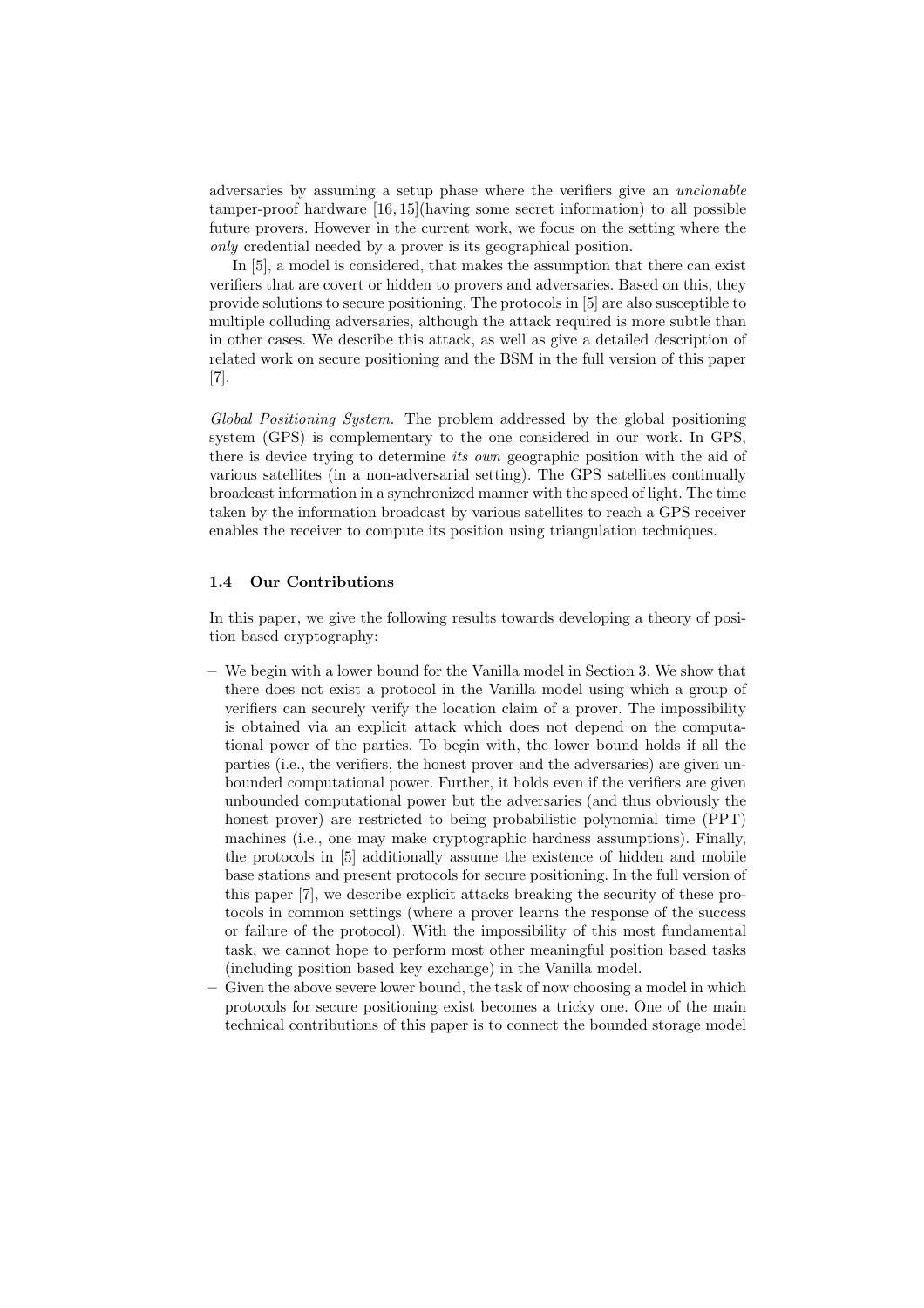to position based cryptography. Remarkably, bringing these seemingly unrelated ideas together enables us to achieve meaningful and elegant protocols and proofs of security for position based cryptography.

- In the BSM, we give a protocol for secure positioning (in Section 5) which is provably secure against any number of (possibly computationally unbounded) adversaries colluding together, as long as the total amount of information they can retrieve and store is bounded. To our knowledge, this is the first protocol for positioning which does not fail against collusion attacks. We also describe, in Section 6, how our protocol for secure positioning can be compiled with any unauthenticated computationally secure key exchange protocol (like Diffie-Hellman) to achieve computationally secure position based key exchange in the BSM. That is, only a prover who is at a designated position  $P$  will receive the key to be shared (even under the presence of any number of PPT adversaries with bounded storage).
- We then present a protocol (in Section 7) that does information theoretically secure key exchange between the verifiers and a device at P. The construction of such a protocol turns out to be surprisingly intricate. While our secure positioning (and computationally secure position based key exchange) can handle claims of all positions  $P$  that lie within the tetrahedron formed between  $4$  verifiers in 3-dimensional space, our information theoretic key exchange protocol can handle positions  $P$  that lie in a specific region (which we characterize, using a geometric argument, by a condition that  $P$  must satisfy) within the tetrahedron. In the full version, we show (for a few example cases) that this region is a large fraction of the enclosed tetrahedron and also provide some figures containing what this region looks like (for various placements of the 4 verifiers). In order to show the security of our protocol, we need to prove delicate timing arguments (based on geometric properties) as well as prove that the protocol of [14] is secure even in the case when multiple parallel adversaries can gain access to the machines and may collude after they have finished accessing the machines.
- Using the above two fundamental protocols as building blocks, we demonstrate that the protocols for more complex tasks can be readily constructed. We consider the problem of establishing a secure channel between two devices (such that each device has a guarantee on the geographic position of the device at the other end). After establishing pairwise secure channels, a group of devices can perform "position based" multi-party computation, where associated with each input, there is a guarantee about the position of the device giving that input. We also discuss the setup of a position based public key infrastructure, where a certificate provides a guarantee about the position (as opposed to the identity) of the owner of the public key in question (We discuss these applications in further detail in the full version.). We remark that the above is obviously not intended to be an exhaustive list of applications and one can construct protocols for several other tasks.

Our results do not require any pre-sharing of data (cryptographic keys and so on) between the prover and the verifiers. The only required credential of a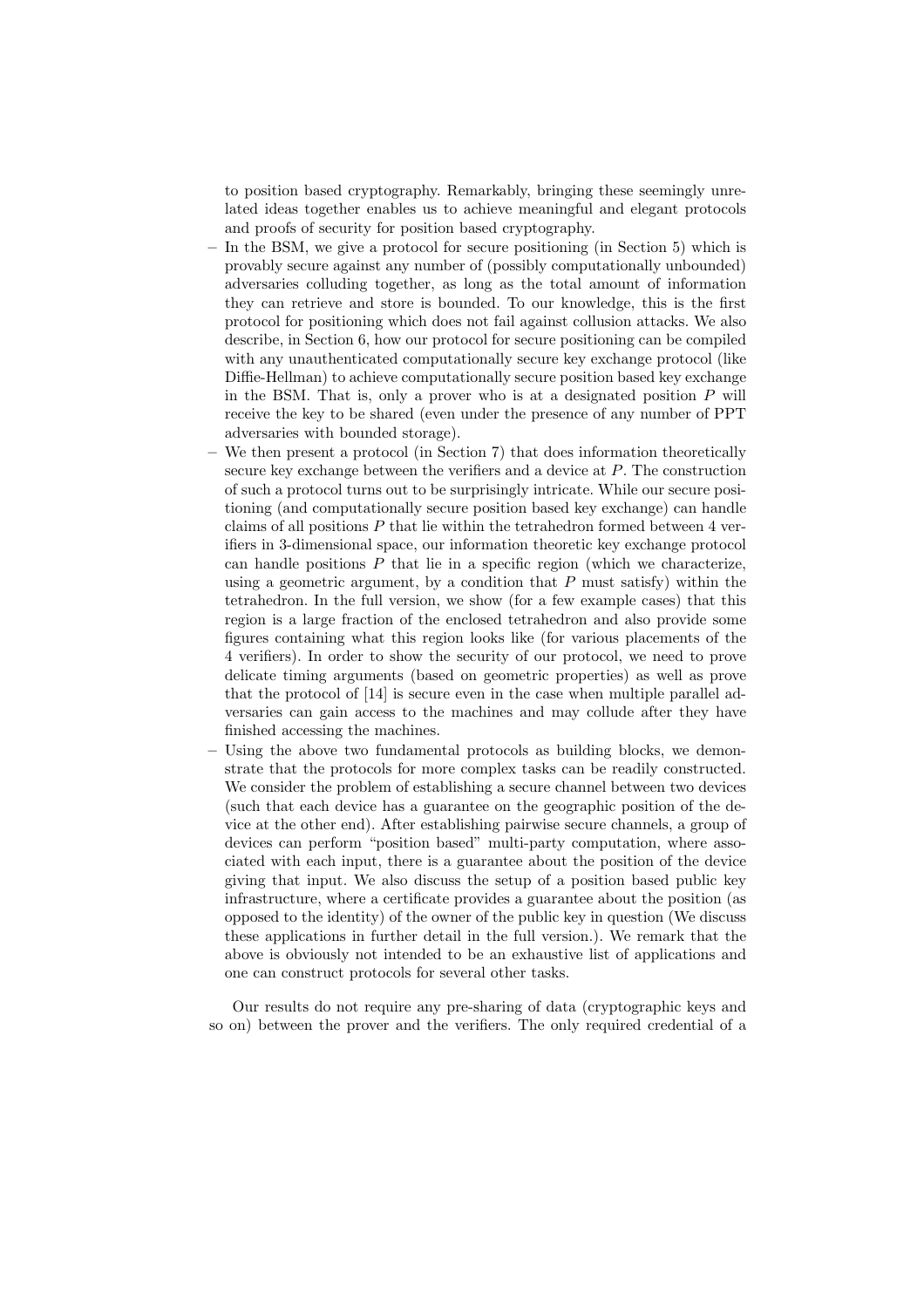prover is its real geographic position. We present the high level ideas of the model and constructions and defer the full formal proofs to the full version [7].

Open Problem: Other Models for Position Based Cryptography. By turning to the bounded storage model, we are able to provide the first provably secure constructions of cryptographic tasks that use position as an identity. Given our strong impossibility results in the Vanilla model, an important open question is: do there exist other natural models that allow us to obtain positive results of similar nature?

## 2 The Model

In this section, we briefly discuss our model. More details can be found in the full version. There are three types of parties in our model: Prover, Verifier and Adversary. We treat time and space as "continuous" (rather than discrete). We assume that messages travel at a speed equal to that of radio waves (which is the same as the speed of light). In the beginning, each party (prover, verifiers and adversaries) is given as input, party's own position (as a point in the ddimensional space), the position of all verifiers and the security parameter  $\kappa$ . The verifiers and the adversaries are given the claimed position of the prover.

The parties can send out the following two types of messages : (a) Broadcast messages: A broadcast message originating at a position  $P$  travels in concentric hyperspheres centered at  $P$  in all directions, (b) Directional messages: A directional message, instead of traveling in all directions, travels only in a specific direction specified by a sector. Such messages can be sent using directional antennas. Additionally, verifiers have a private channel among themselves which allows them to talk to each other secretly. Adversaries also have a private (and covert) channel among themselves which allows them to talk to each other secretly such that no verifier suspects any adversarial activity. More details about these messages (along with formal definitions of secure positioning and key exchange) can be found in the full version.

The above is our so called Vanilla Model where we prove the impossibility of realizing the most basic position based task (i.e., secure positioning). We assume that parties can send directional messages in the Vanilla model in order to prove a strong lower bound. As noted earlier, all our positive results are in the BSM. Our bounded storage model is the same as the Vanilla model except for the following changes:

– Verifiers "possess" a reverse block entropy source (defined formally in the full version) capable of generating strings with high min-entropy, say  $(\delta + \beta)n$ , where *n* is the length of the string (and  $0 < \delta + \beta < 1$ ; it is also called minentropy rate). By possessing a reverse block entropy source, we mean that either the verifier itself is capable of generating such a stream of high minentropy, or it has a randomness source (located at the same point in space as itself) which generates and broadcasts such a stream. We do not assume that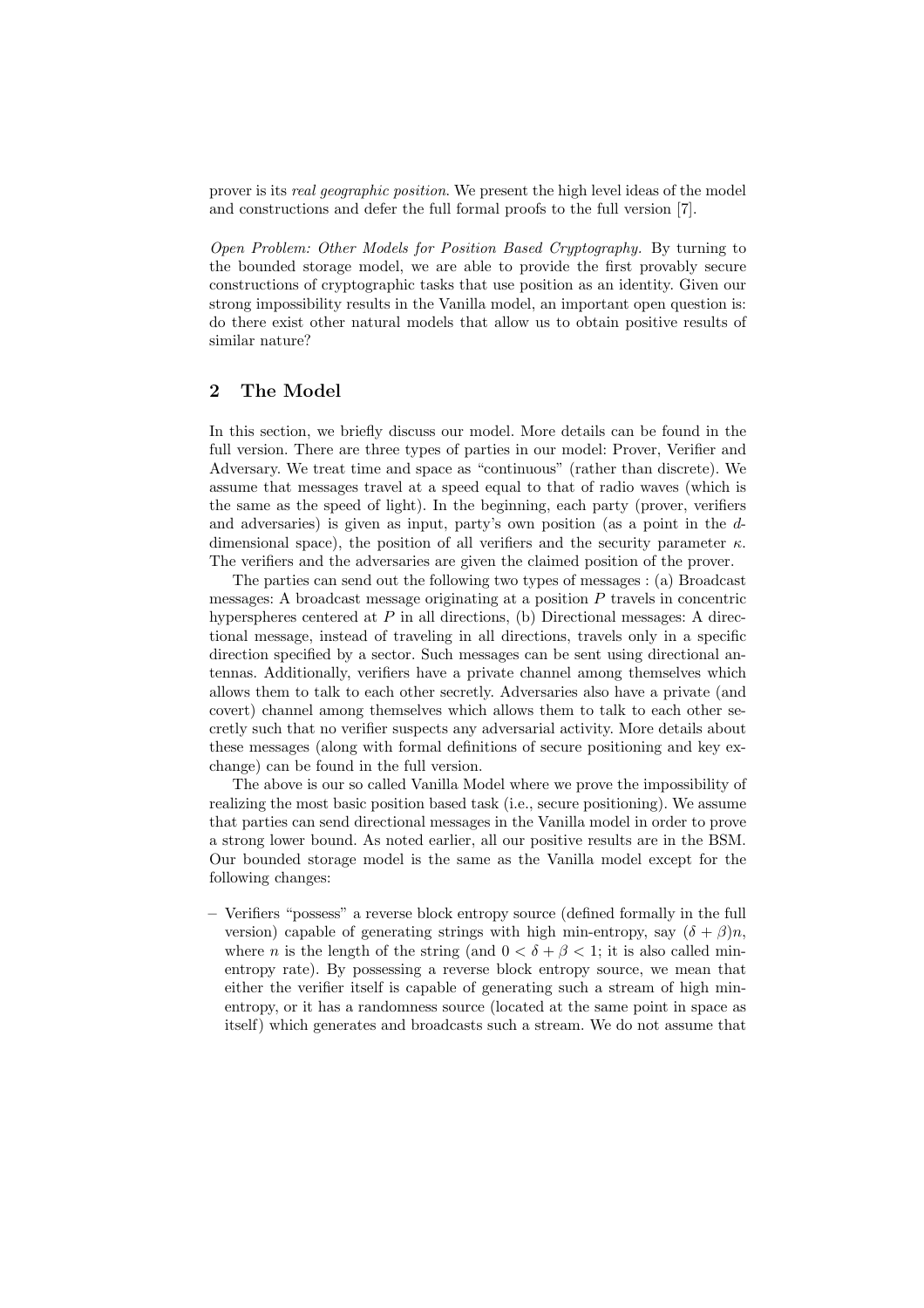the verifiers can retrieve and store the broadcasted stream of data themselves. Generating a lot of entropy is easy; one can think of an "explosion" which generates a lot of noise that can be measured but not stored.

- There exists a bound  $\beta n$  on the total amount of information the adversaries can store as the information passes at a high speed. The storage bound  $\beta n$ could be any constant fraction of the min-entropy  $(\delta + \beta)n$ . The honest parties (including the verifiers) are required to have a storage capacity of only  $O(\kappa \cdot$  $log(n)$ .
- Verifiers and provers cannot send directional messages. We however do not restrict the adversary from sending directional messages.
- Let X be a string having large min-entropy as before. The sender (which is a verifier) generates  $X$  and sends it out. Any receiver gets to retrieve and store  $f(X)$  (for any arbitrary f) in a way such that the total amount of information which it has retrieved does not exceed the storage bounds. In case a party receives multiple strings simultaneously, it can retrieve information from these strings, in any order, any number of times (i.e., we do not restrict the adversaries to retrieve information from a string only once) as long as the total memory bound is not violated on the amount retrieved.

Observe that the last step above also enforces that any information about a string  $X$  (having large min-entropy) that is sent from one adversary to the other is also bounded (since an adversary gets to retrieve and resend only  $f(X)$ ). This rules out simple "reflection attacks" to create a huge storage (where a pair of adversaries close to each other just keep reflecting the string  $X$  to each other hence essentially storing  $X$  thus violating the bounded storage assumption).

Relaxing Assumptions. For clarity of exposition during our positive results, we make the assumption that the devices can read bits from the stream and perform computations instantaneously. We refer the reader to the full version for details on how to remove this assumption.

## 3 Lower Bound on Secure Positioning in the Vanilla Model

We now show a lower bound for the Vanilla model. We show that there does not exist a protocol in the Vanilla model using which a group of verifiers can securely verify the location claim of a prover. The impossibility is obtained via an explicit attack which does not depend on the computational power of the parties. To begin with, the lower bound holds if all the parties (i.e., the verifiers, the honest prover and the adversaries) are given unbounded computational power. Further, it holds even if the verifiers are given unbounded computational power but the adversaries (and thus obviously the honest party) are restricted to being PPT machines (i.e., one may make cryptographic hardness assumptions). Finally, we present a few extensions of our lower bound in the full version.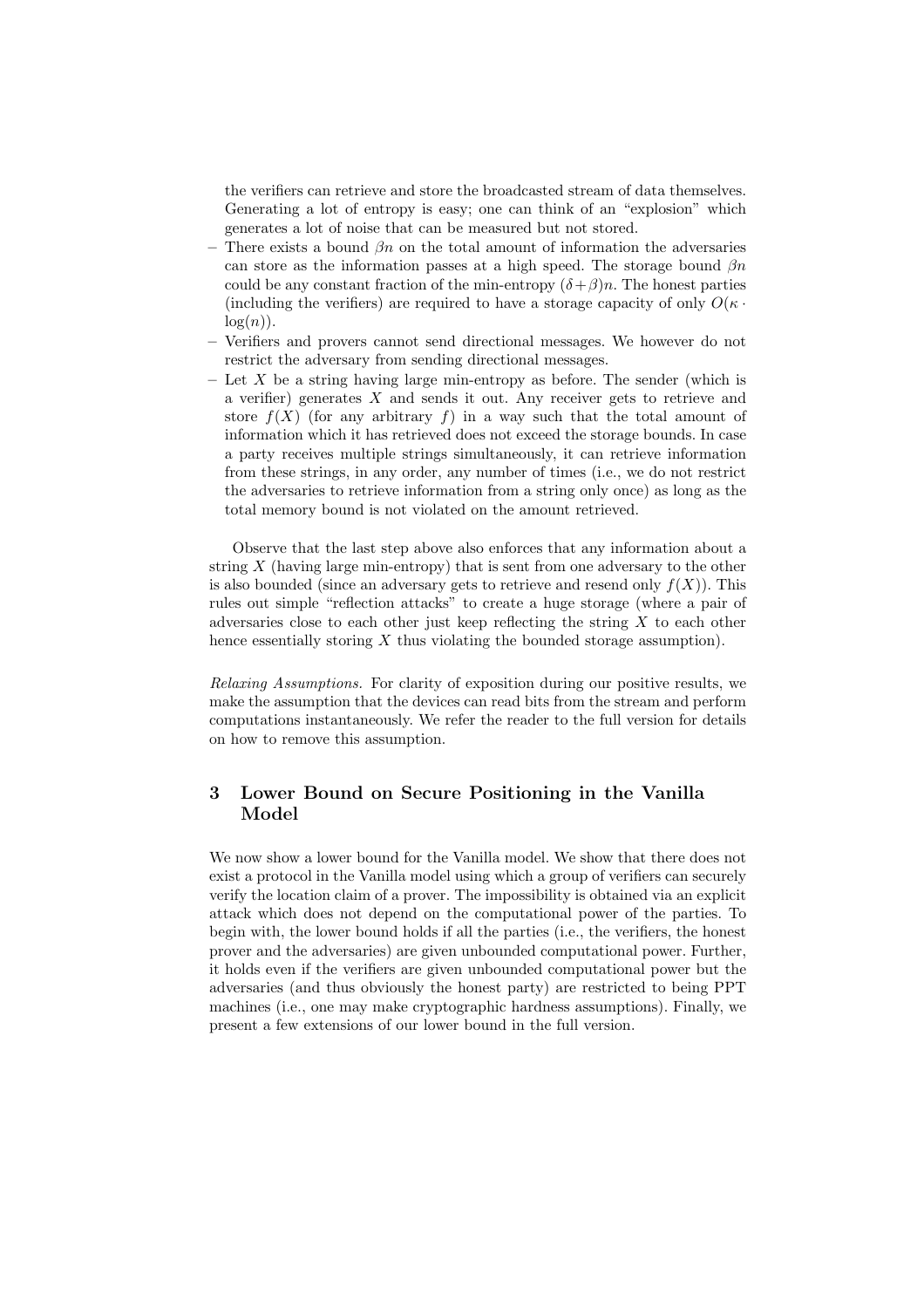#### Theorem 1 There does not exist a protocol to achieve secure positioning in the Vanilla model.

*Proof.* Let there be n verifiers  $\{V_1, V_2, \ldots, V_n\}$  that take part in a protocol to verify that a prover is at a position  $P$ . We show that for any protocol, there exists a set of l adversaries (l to be defined later) who can interact with the verifiers in such a manner that it is impossible to distinguish if the verifiers are interacting with an adversary or the actual prover.

Consider the hypersphere of radius  $r$  around position  $P$  such that the distance between  $V_i$  and P for all i be strictly greater than r. In other words, we require that r is such that no verifier is present within the hypersphere of radius  $r$ centered at position  $P$ . For all  $i$ , let the straight line joining  $V_i$  and  $P$  intersect the hypersphere at position  $I_i$ . Let there exist  $l \leq n$  such intersection points. We note that l could be less than n because, two (or more) verifiers  $V_i, V_j, i \neq j$  may be such that  $P, V_i$  and  $V_j$  lie on the same straight line in d-dimensional space. We place adversaries  $A_1, A_2, \ldots, A_l$  at points  $I_1, I_2, \ldots, I_l$ . The verifiers may run an interactive protocol with the prover in order to verify that the prover is at position  $P$ . We show that these l adversaries together can simulate the execution of the protocol in such a way that the verifiers cannot distinguish between an execution in which they are interacting with the prover at  $P$  and an execution in which they are interacting with these set of adversaries.

Any verification protocol is a series of messages (along with corresponding times), each being from one of the  $n$  verifiers to the prover or vice-versa. The verifiers can then verify the position of the prover by analyzing the message they sent and the response they got (along with corresponding times). We give a strategy for every  $A_m$  such that the adversaries together can prove that they are at position P.

Let the time taken for any message to travel between  $V_i$  and P be  $T_i$ . Note that the distance between  $A_m$ , for all m, and P is fixed (equal to r). Hence, let the time taken for a message to travel between  $A_m$  (for all m) and P be  $\alpha$ . Let the set of verifiers that lie on the same straight line that connects  $A_m$  and P be  $\mathcal{V}_m$ . Let the distance between two adversaries  $A_m$  and  $A_{m'}$  be  $dist(m, m')$  (note that  $dist(m, m) = 0$ .

Now during the protocol execution, every  $A_m$  does the following.  $A_m$  only listens to messages sent by all  $V_i \in \mathcal{V}_m$  and ignores messages sent by other verifiers.  $A_m$  is at a location such that all the messages sent by  $V_i$  (s.t.,  $V_i \in$  $\mathcal{V}_m$ ) to the point P would be received by it (irrespective of whether  $V_i$  sends a broadcast message or a directional message). Lets say that a message M is received from a verifier  $V_i$ . For every adversary  $A_{m'}$  (including itself, i.e.,  $1 \leq$  $m' \leq l$ ,  $A_m$  internally delays M by the duration of time  $delay(m, m') = 2\alpha$  $dist(m, m')$ , and then sends it to  $A_{m'}$  over the covert channel. Hence, every single adversary (including  $A_m$  itself) would receive the message at time  $2\alpha$  (over the covert channel) after the time when  $A_m$  receives it from  $V_i$  (over the broadcast or directional channel).

For every adversary  $A_m$ , now assume that the protocol requires the honest prover to send a reply message, at time  $t$ , in directions such that verifiers in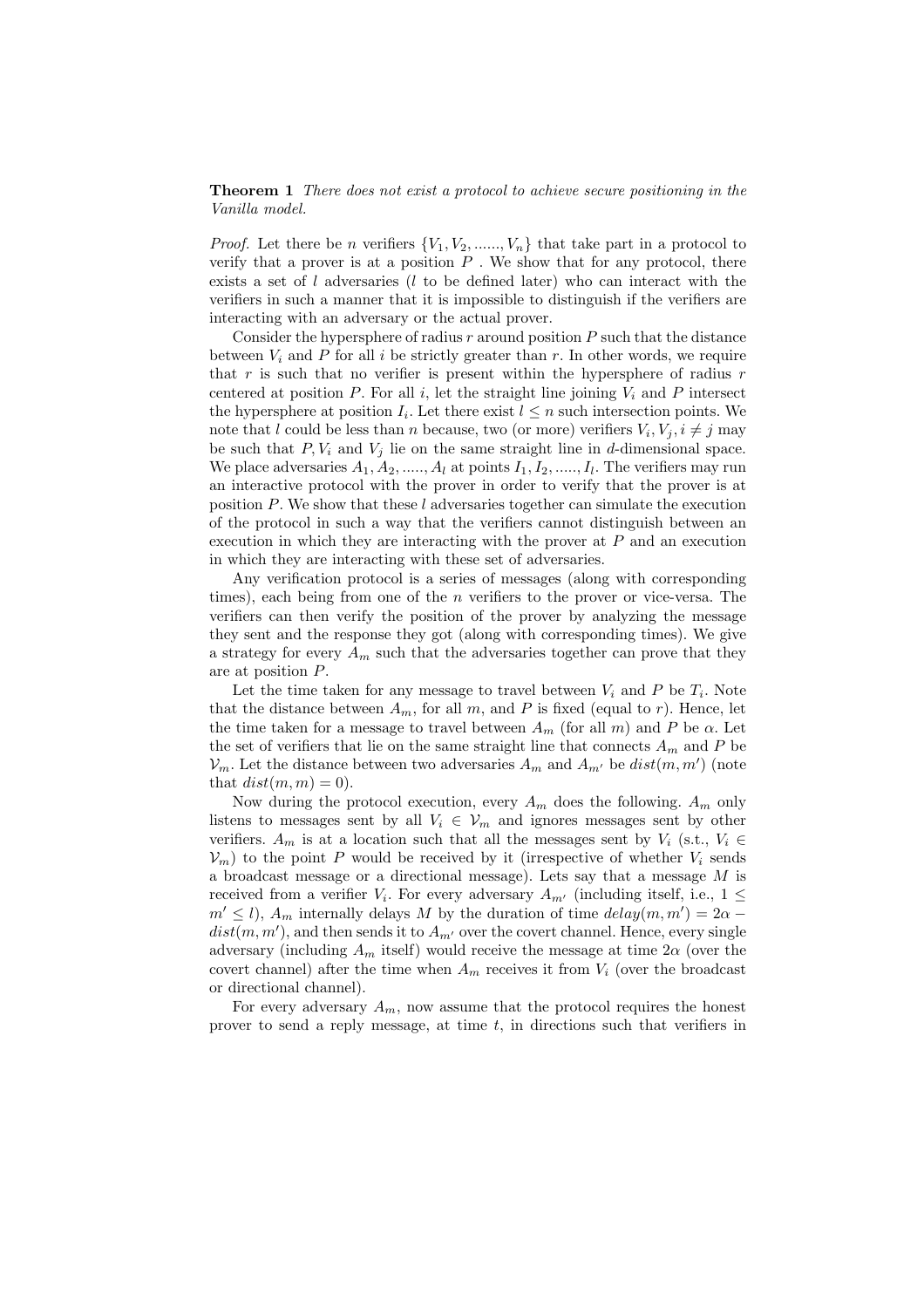set  $\mathcal{V}_m$  would receive it (note that since all of them are in a straight line in the same direction of point  $P$ , either all of them would receive it or none would). In that case,  $A_m$  computes the response message using its view over the covert channel so far and sends it at time  $t + \alpha$  using a directional message (such that only verifiers in  $\mathcal{V}_m$  receive it). However,  $A_m$  does not send any messages to  $V_i$ for  $V_i \notin V_m$  (if the verifiers in other sets are required to receive this message as well, they will be "taken care of" by other adversaries near them).

The following simple argument shows that every adversary  $A_m$  runs exactly a copy of the execution of the prover, only at a time  $\alpha$  later. Once this is shown, since it takes time  $T_i$  for a prover to send a response to  $V_i$  when  $V_i \in V_m$ , and it takes  $A_m$  only time  $T_i - \alpha$ , the exact same response will reach  $V_i$  at exactly the same instance of time (irrespective of whether it originated at P or at the location of  $A_m$ ).

We show that the following two statements are true.  $delay(m, m')$  is a nonnegative value for all  $m, m'$  and every message which reaches the prover at P will reach all the adversaries after exactly time  $\alpha$ . This will prove that all adversaries run exactly the same copy of the prover, but at a later instance of time.

The first statement follows trivially from triangle inequality. For the second statement, assume that verifier  $V_i$  sends a message to the prover at time t. Let m be such that  $V_i \in V_m$  and t' be the time taken for a message to travel between  $V_i$  and  $A_m$ . The honest prover clearly receives the message at time  $t + t' + \alpha$ . The adversary  $A_m$  receives the message at time  $t + t'$  and hence all the adversaries receive it at time  $t + t' + 2\alpha$  over the covert channel.

This proves that all adversaries run exactly the same copy of the prover, but at an instance  $\alpha$  later. Hence, any execution of a protocol run between the n verifiers and the prover can be simulated by  $l$  adversaries running the protocol with the *n* verifiers.  $\Box$ 

We remark here that the above impossibility result holds even in a stronger model where there is a fixed bound on the number of adversaries, as long as this bound can depend on the number of verifiers in the system (but not on the secure positioning protocol itself). This motivates our search for alternative models, where we do not restrict the number of adversaries and still achieve positive results.

## 4 Preliminaries

Vadhan [22], introduced BSM pseudorandom generators (PRG). Informally, for string X sampled from a distribution having high min-entropy and for a uniformly random seed  $K$ , the distribution of the output of the BSM PRG (denoted by  $PRG(X, K)$ , is statistically close to the uniform distribution of appropriate length even when given K and  $A(X)$  where A is any arbitrary function with bounded output length. We introduce a relaxation of BSM PRGs, which we call BSM entropy generators (EG). The difference between a BSM EG and a BSM PRG is that the output distribution of a BSM EG is only guaranteed to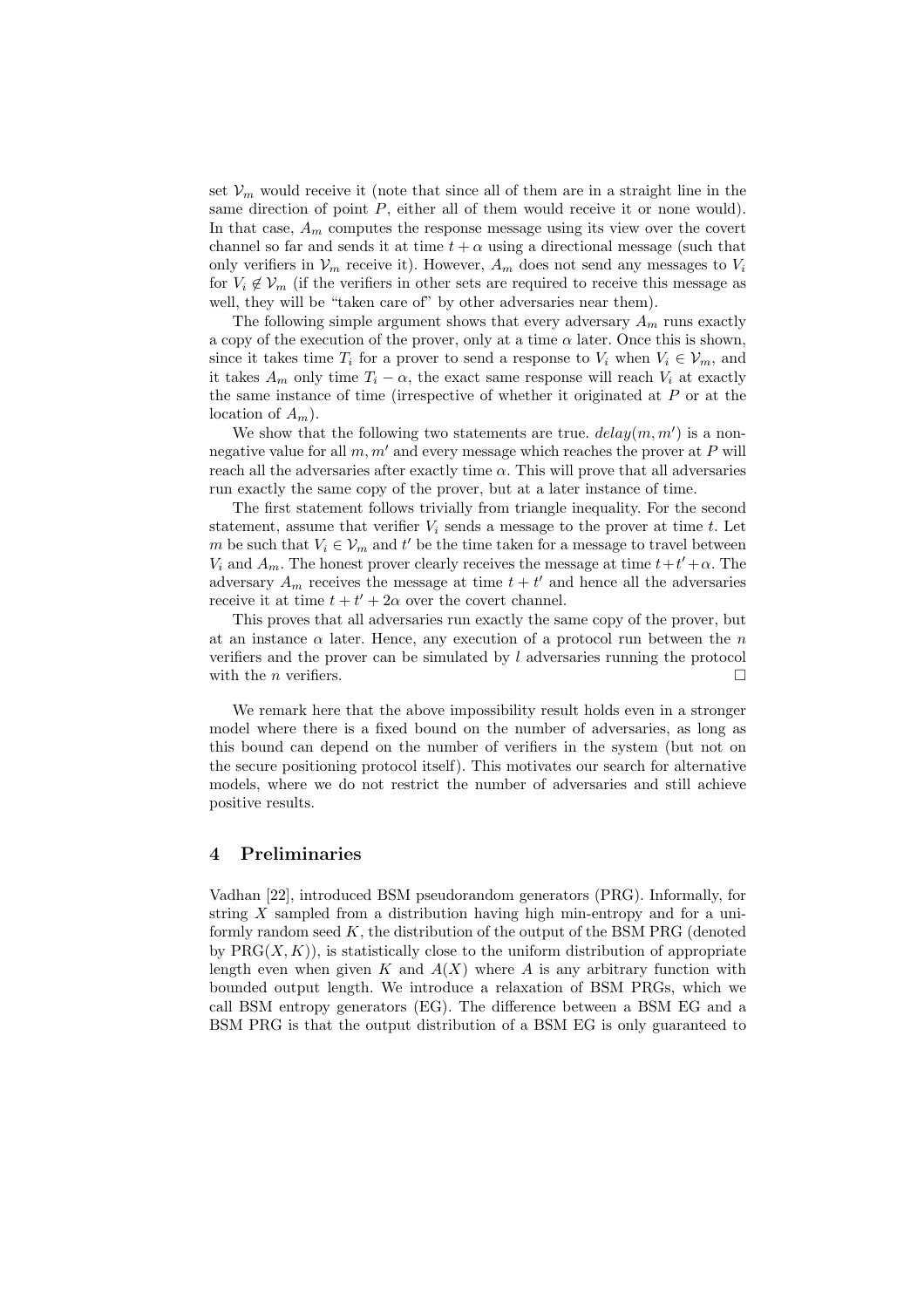have high min-entropy, and not necessarily be close to the uniform distribution. We refer the reader to the full version for formal details about the definitions, constructions and instantiations.

## 5 Secure Positioning in the Bounded Storage Model

In this section, we propose protocols for secure positioning in the BSM. We shall build upon the primitives described in Section 4. To make the intuition clear, we first give a secure positioning protocol for 1-dimension.

#### 5.1 Secure Positioning in 1-dimension

For 1-dimension, we employ two verifiers, denoted by  $V_1$  and  $V_2$  (which send messages with the speed of radio waves). We assume that the position  $P$  being claimed by the prover is located between  $V_1$  and  $V_2$ . Our protocol is secure against an arbitrary number of adversaries colluding together to prove a position  $P$ , as long as the total information that these adversaries can store during the protocol is bounded. We let  $\beta n$  denote the aforementioned storage bound. Verifier  $V_1$  is assumed to possess a random source  $X_1, X_2, \cdots$  which is a reverse block entropy source of minimum entropy rate  $\delta + \beta$ , where  $X_i \in \{0, 1\}^n$ .

We shall use a  $(\varepsilon, \psi)$ -secure BSM entropy generator EG:  $\{0, 1\}^n \times \{0, 1\}^{\ell} \to$  $\{0,1\}^m$  as discussed in the previous section. We choose the input size  $\ell$  such that  $\varepsilon+2^{-\psi}$  is negligible in the security parameter  $\kappa$ . An example of a fast BSM EG, which is just a random sampler requiring no computations at all, is presented in the full verison.

Before the protocol starts, the verifier  $V_1$  selects a key  $K \stackrel{R}{\leftarrow} \{0,1\}^{\ell}$  and sends it to verifier  $V_2$  over the private channel (using a private multicast message). Let t and  $t'$  be the time taken for radio waves to reach P from  $V_1$  and  $V_2$  respectively. Verifier  $V_1$  sends out X from the reverse block entropy source such that X has min-entropy  $(\delta + \beta)n$ . At the same time,  $V_1$  computes  $EG(X, K)$  and stores it on its output tape. Let  $T$  be the time at which  $X$  reaches  $P$ . Verifier  $V_2$  sends the key  $K$  out at a time such that it meets  $X$  at time  $T$  at the position  $P$ . More precisely, X and K are sent at times  $(T - t)$  and  $(T - t')$  by  $V_1$  and  $V_2$ respectively.

At time T, the prover claiming to be at position P evaluates  $y = EG(X, K)$ and sends it back to the verifier  $V_1$ . Verifier  $V_1$  verifies that the string y is received at time  $(T + t)$  and that it equals  $EG(X, K)$ . If these verifications succeed, the position claim of the prover is accepted and it is assumed to be indeed at position P. Otherwise, the position claim is rejected.

The protocol clearly satisfies the completeness property since an honest prover at position  $P$  will have both  $X$  and  $K$  available at time  $T$  and hence it can compute y (by asking the hypothetical ITM  $P_{env}$  to compute the function EG(., K).) and report it back to  $V_1$  by time  $(T + t)$ . We discuss the security below: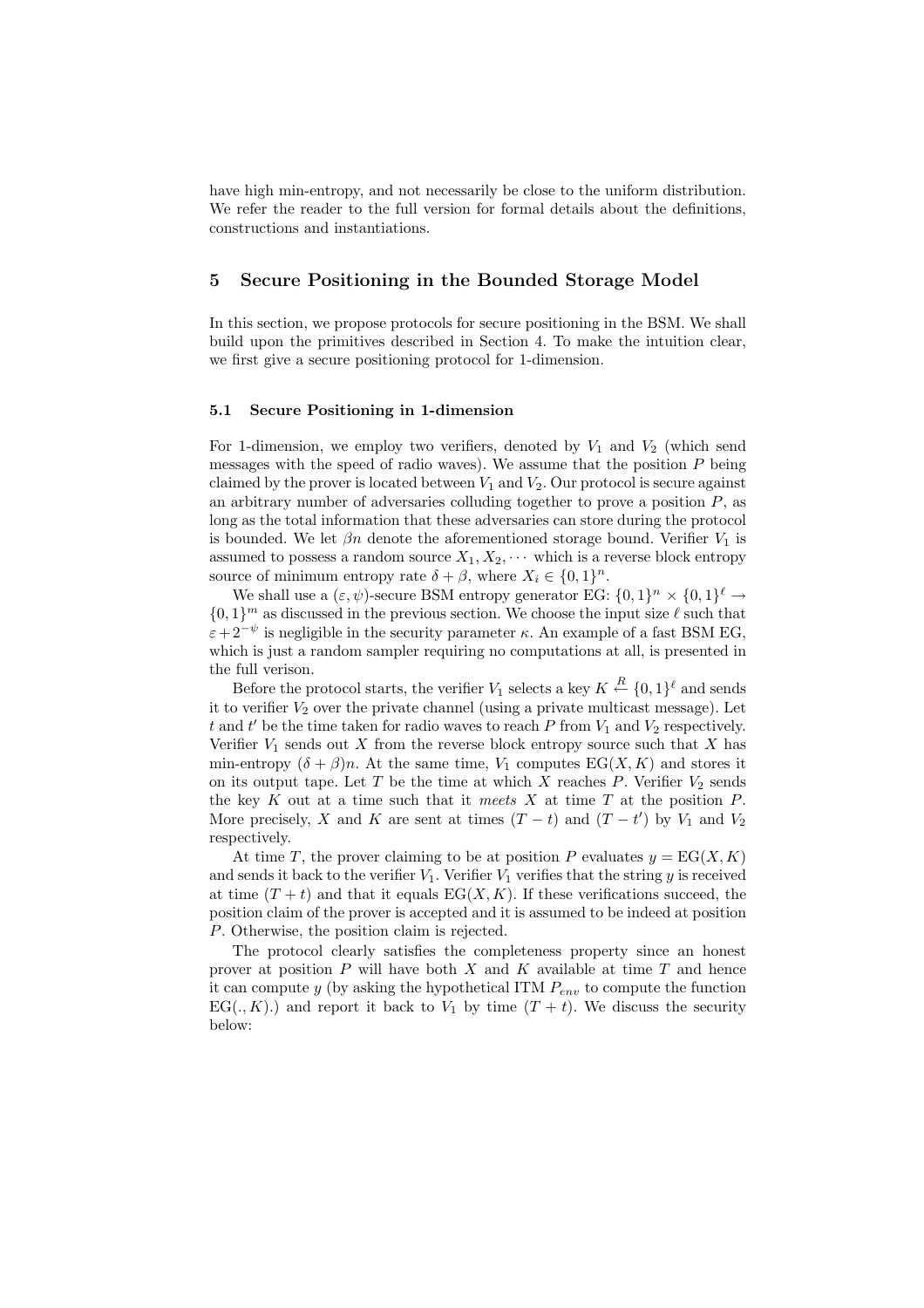**Theorem 2** The 1-dimension secure positioning protocol is secure against an arbitrary number of adversaries colluding together, with the total adversary information storage bounded by  $\beta n$ .

Proof. Suppose there exists an adversarial strategy with which a set of adversaries, none of which is at position  $P$ , are able to report back the correct  $y$  to the verifier  $V_1$  at time  $(T + t)$  with a non-negligible probability in the security parameter. We show that the above contradicts the properties of the EG.

We consider the state of the system at time  $T$ .  $X$  and  $K$  are at position  $P$ . Let there be  $g$  adversaries between  $V_1$  and  $P$  and the information they have retrieved about X be  $S_1, S_2, ..., S_g$  respectively. Let S denote the combined information  $S_1 \cup S_2 \cup ... \cup S_q$ . Clearly since K has not yet crossed P, S is an arbitrary function of X alone. Further,  $|S| \leq \beta n$  since  $\beta n$  is the total storage bound. Now we have the following:

**Lemma 1.** The string y to be sent to the verifier  $V_i$  at time  $(t + T)$ , can be an arbitrary function of S and K alone. More formally, given an adversarial strategy to compute y in our setting, there exists a simulator that outputs y only given S and K (and not the stream  $X$ ).

The above lemma holds because (a)  $S$  is the only information stored by the adversaries between  $V_1$  and  $P$ , (b) there is no adversary at  $P$ , and, (c) any information about X between  $P$  and  $V_2$  at time  $T$  cannot reach  $V_1$  by time  $(t+T)$ .

Hence we have  $y = A(S, K)$ , where  $A(., .)$  is any arbitrary adversarial algorithm. However, given  $S$  and  $K$ , using properties of the BSM EG, the probability of an adversary correctly guessing y is upper bounded by  $\varepsilon + 2^{-\psi}$ . But  $\varepsilon + 2^{-\psi}$ is negligible in the security parameter by our choice of  $\ell$ . Thus we have reached a contradiction.  $\Box$ 

#### 5.2 Secure Positioning in 3-dimensions

We generalize the above protocol to obtain a protocol for secure positioning in 3 dimensional space.  $\beta n$  is the total adversary information storage bound. We use 4 verifiers denoted by  $V_1, \dots, V_4$  possessing reverse block sources of minimum entropy  $(\delta + \beta)n$  that output strings  $X_i$ . Position P being claimed by the prover is enclosed in the tetrahedron defined by these 4 verifiers.  $t_i$  is the time taken for radio waves to reach the point P from verifier  $V_i$ . PRG: $\{0,1\}^n \times \{0,1\}^m \to$  $\{0,1\}^m$  is an  $\varepsilon$ -secure BSM pseudorandom generator. We choose the parameters such that  $\varepsilon+2^{-m}$  is negligible in the security parameter. In order for the verifiers to themselves compute the response expected from the prover, we first assume that verifiers can store the  $X_i$  values. We later show how this assumption can be removed. The protocol is illustrated in Figure 1. For more details, refer the full version.

The completeness follows from the fact that verifiers can compute  $K_4$  from the stored  $X_i$  values and the prover can also compute  $K_4$  since all the information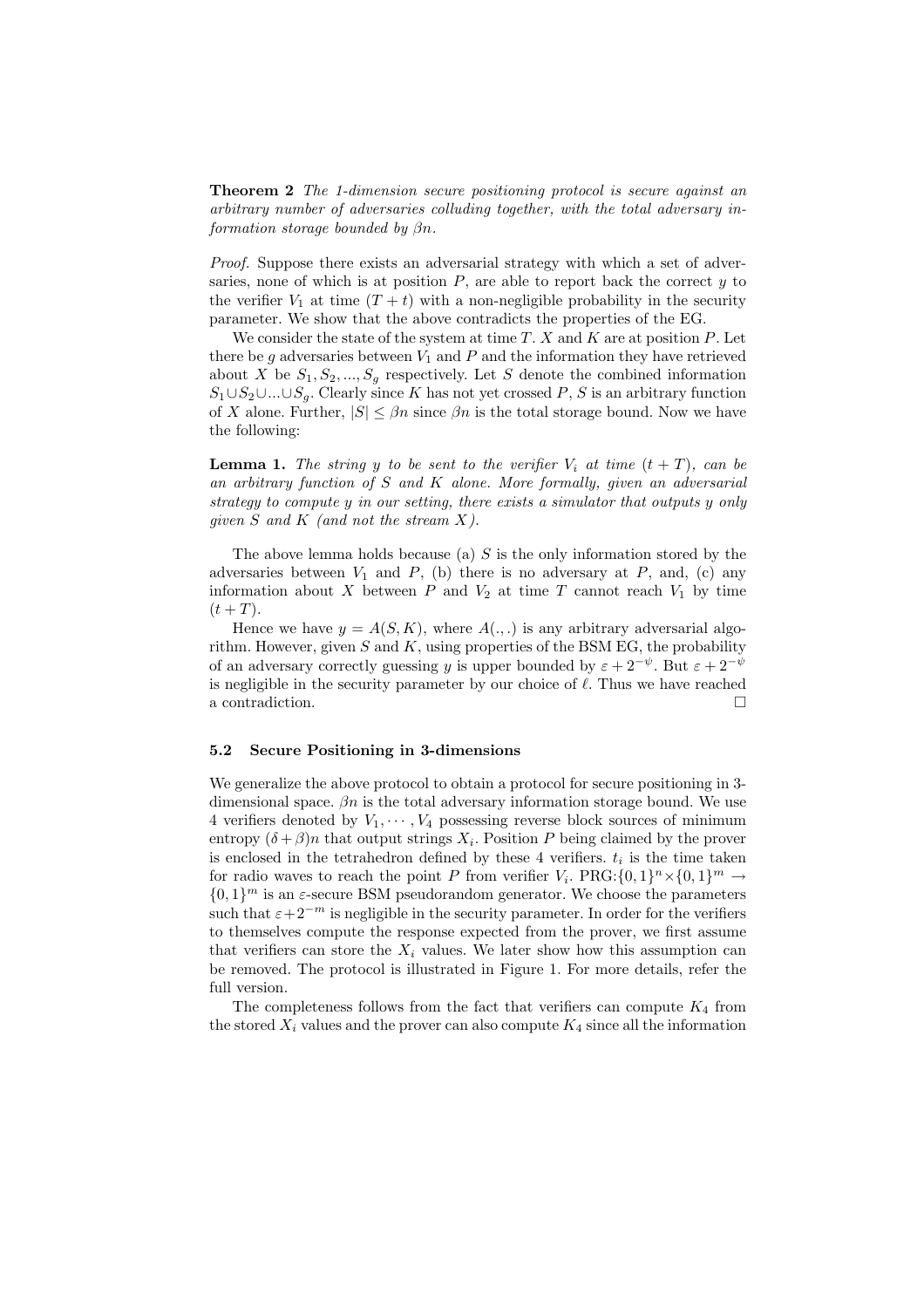

Fig. 1. Secure positioning protocol in 3-Dimensions

required is present jointly at  $P$  at time  $T$ . The security of this protocol is proven using techniques from the proof of security of the protocol for 3-dimensional position based key exchange that is discussed in Section 7 (note that position based key exchange implies a protocol for secure positioning).

We now describe, how to remove the assumption that verifiers can store strings drawn from their respective reverse block entropy sources. Note that the problem we face when verifiers cannot store the large strings is that verifiers have no way of verifying the response of the prover. This is because, when for example,  $V_3$  broadcasts string  $X_2$ , it does not know the key  $K_2$  used to compute  $K_3$  from  $X_2$ . We get around this problem as follows. The verifiers pre-determine the keys  $K_1, K_2, K_3, K_4$  that are to be used at every iteration of the application of the PRG. Now, the expected response of the prover,  $K_4$  is known before protocol execution to all verifiers. The protocol is as follows:

- 1.  $V_1, V_2, V_3$  and  $V_4$  pick keys  $K_1, K_2, K_3, K_4 \stackrel{R}{\leftarrow} \{0, 1\}^m$  and broadcast them over their private channel.
- 2.  $V_1$  broadcasts key  $K_1$  at time  $T t_1$ .  $V_2$  broadcasts  $X_1$  at time  $T t_2$ and simultaneously also broadcasts  $K_2' = \text{PRG}(X_1, K_1) \oplus K_2$ . Similarly,  $V_3$ broadcasts  $(X_2, K'_3 = \text{PRG}(X_2, K_2) \oplus K_3)$  at time  $T - t_3$  and  $V_4$  broadcasts  $(X_3, K'_4 = \text{PRG}(X_3, K_3) \oplus K_4)$  at time  $T - t_4$ .
- 3. At time  $T$ , the prover at position  $P$  computes messages  $K_{i+1}$  =  $PRG(X_i, K_i) \oplus K'_{i+1}$  for  $1 \leq i \leq 3$ . The prover returns  $K_4$  to all verifiers.
- 4. All verifiers check that the string  $K_4$  is received at time  $(T + t_i)$  and that it equals the  $K_4$  that they pre-picked. If these verifications succeed, the position claim of the prover is accepted and it is assumed to be indeed at position P. Otherwise, the position claim is rejected.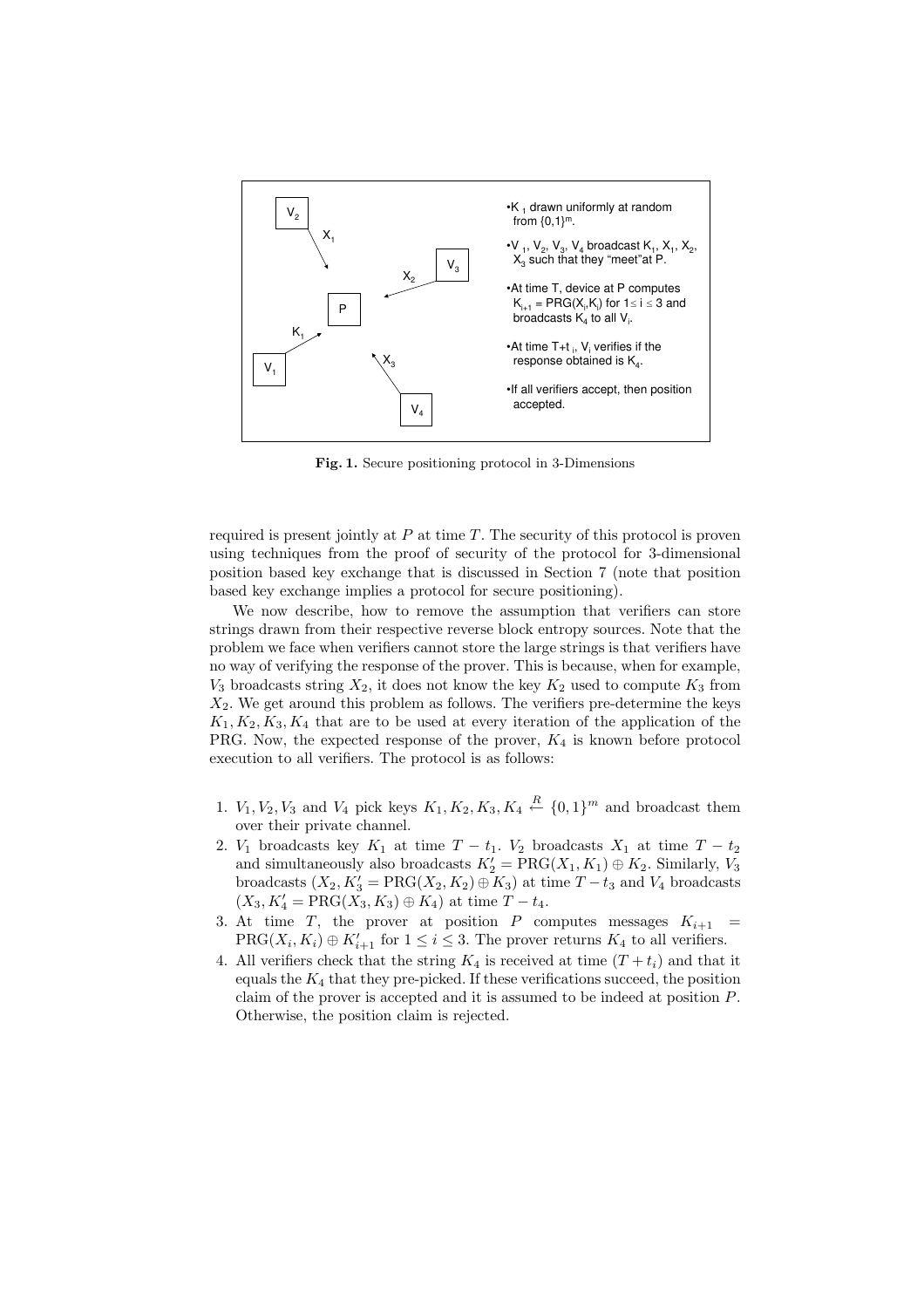The completeness of this protocol is as follows. Note that since the verifiers picked  $K_4$  before the execution of the protocol, they can verify the response of a prover without storing any of the large random strings. To informally argue security of the protocol, note that in this protocol, instead of using the output of the PRG as an input key in the next round, one treats the output as one secret share of the key to be used. The other share of this key is broadcast in the clear. Now, if one of the shares of an additive secret sharing scheme is random, then the secret is hidden. Hence, by the security of the protocol in which verifiers could store the large random strings, it follows that this protocol is also secure.

## 6 Computational Position based Key Exchange

Informally, position based key exchange should have the property that if there is a prover at the claimed position  $P$ , then at the end of the protocol, the verifiers should share a uniform key  $K$  with it while for a group of colluding adversaries (none of whom is at  $P$ ) K should look indistinguishable from a key drawn uniformly at random. This also implies that in the absence of a prover at position  $P$ . such a group of adversaries should be unable to execute the key exchange protocol on their own to obtain a shared key with the verifiers. In the full version [7], we show how to compile any 1-round *information theoretically* secure positioning protocol SP in our bounded storage model along with any unauthenticated keyexchange protocol KE to obtain an authenticated computational position based key exchange protocol CKE in the BSM.

### 7 Information theoretic Position based Key-Exchange

In this section, we present an information theoretic protocol to achieve position based key exchange. The overview of our protocol can be found in Figure 2. We start with some intuition behind our protocol and the techniques required to prove its security. Let us first consider the case of one dimension. We extend the protocol for secure positioning in one dimension presented earlier for the case of key exchange as follows. Instead of only one verifier  $V_2$  sending a "large" string (drawn from a reverse block entropy source), both the verifiers send one large string each. More precisely, the verifier  $V_1$  sends a key  $K_1$  and a large string  $X_2$  while the verifier  $V_2$  sends a large string  $X_1$  such that all of them meet at the claimed position  $P$  at the same instance of time  $T$ . The computation of the final key  $K_3$  is done by the prover as follows: set  $K_2 = \text{PRG}(X_1, K_1)$ ,  $K_3 = \text{PRG}(X_2, K_2).$ 

To see the intuition behind why this protocol is a secure one dimensional information theoretic position based key exchange, let us consider the state of the system at time T. Adversaries between  $V_1$  and P (say, adversaries of type I) have stored  $(K_1, A(X_2, K_1))$  while adversaries between P and  $V_2$  (say, adversaries of type II) have stored  $A(X_1)$ . After time T, the adversaries of type I can compute  $K_2$  thus transitioning their state to  $(K_2, A(X_2, K_1))$  while adversaries of type II can only transition their state to  $A(X_1), K_1, A(X_2, K_1)$ . Thus it seems that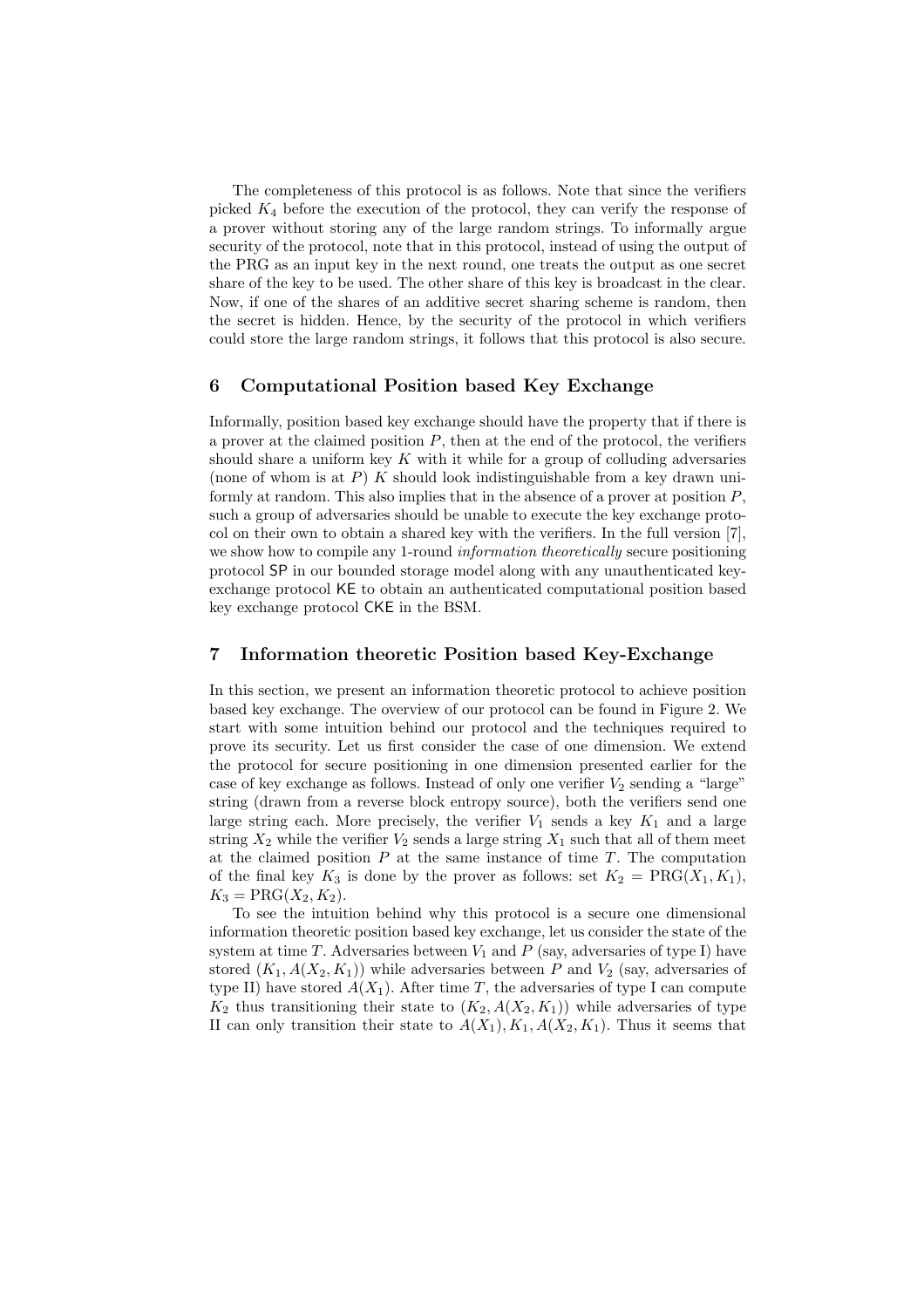

Fig. 2. Position based key exchange in 3-Dimensions

to both these types of adversaries together, the final key  $K_3$  remains uniform. Indeed it turns out that this intuition is sound and the above is a secure one dimensional information theoretic position based key exchange protocol.

For three dimensions, we have the prover to be inside the tetrahedron defined by the four verifiers. Now, one can similarly try to extend the three-dimensional information theoretic secure positioning protocol presented earlier to achieve three-dimensional information theoretic position based key exchange. Simply add a fourth long string  $X_4$  to be sent by  $V_1$  in the natural way. However, it turns out that the above idea is not sufficient because of the fact that there might be adversaries (far) outside this tetrahedron trying to compute the key exchanged between the verifiers and an honest prover. In the case of secure positioning, such adversaries would be too late in sending their response to the verifiers (there is no honest prover to aid these adversaries). However, the key exchange scenario requires that once the verifiers and the honest prover get a shared key after running the protocol, this key should be uniform to the adversaries even at a much later point in time.

In contrast to what the intuition might suggest, the first problem we face is that there are certain regions in the tetrahedron defined by the verifiers such that if the claimed position  $P$  lies within one of these regions, there exists points, other than the point  $P$ , in the three dimensional space (but outside the tetrahedron) where the messages broadcast by the four verifiers all meet simultaneously. Thus, if there is an adversary located at such a point, it can compute the final key shared between the verifiers and the honest prover simply by following the algorithm of the honest prover. To overcome this problem, we characterize such regions of the tetrahedron (we further show that the remaining region is a still a large fraction of the tetrahedron) and exclude them from the area from which position claims are accepted (refer the full version for the Lemma characterizing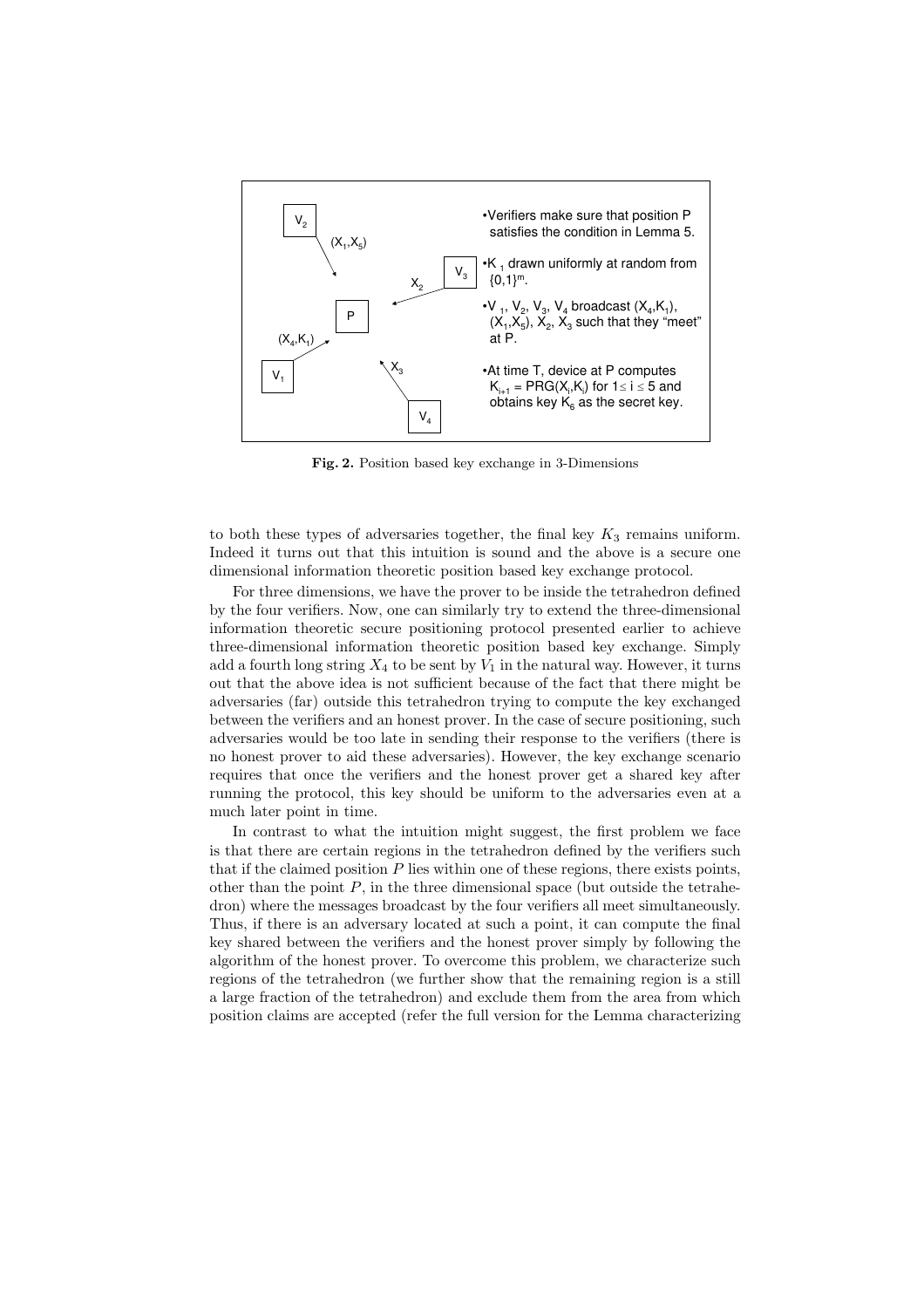such regions and for further details). That is, given an area from which position claims need to be accepted, our lemma depicts the acceptable positioning of the verifiers so that they can verify the position claims from that area.

The second main problem that arises is that even if the messages broadcast by the verifiers do not all meet at a single point (other than  $P$ ), there of course could be multiple colluding adversaries which utilize different information available at multiple different points at different time instances to try to compute the final key. Indeed, it can be shown that there is in fact an explicit attack on the protocol discussed earlier (that is, the protocol resulting from a natural extension of our three-dimensional secure positioning protocol where the verifiers broadcast four long strings) which allows multiple colluding adversaries to completely recover the key exchanged between the verifiers and an honest prover. To solve the above problem, we introduce a fifth long string in a similar way as before. Introducing this fifth long string allows us to construct a geometric argument, along with a reduction argument relying on techniques from [14], that multiple colluding adversaries do not have sufficient information, and our security proofs go through. Our final protocol is given in Figure 2. Our security proofs are a careful combination of the following two components:

- A geometric argument which rules out a "nice" way for adversaries to recover the final key exchanged. In other words, very roughly, there does not exist a strategy for multiple colluding adversaries to perform the operation  $K_{i+1}$  =  $PRG_i(X_i, K_i)$  in sequence for each  $i \in [5]$  to recover the final key  $K_6$ .
- A reduction argument relying on the techniques from [14] to prove the final security of our protocol. In more detail, given the above geometric argument, if there exists an adversarial strategy that can distinguish the final key  $K_6$ from uniform in our protocol, then we can construct an adversarial strategy to contradict the security guarantees of an intrusion resilient secret sharing scheme (as defined and constructed in [14]).

All details of our protocol and the security proofs are given in the full version [7] of this paper. The completeness of the above protocol described relies on the assumption that the verifiers can store the long strings they generated to be able to compute the final key  $K_6$  themselves. In the full version, we show that, as with the case of secure positioning, this assumption can be relaxed by using the same secret sharing technique introduced in Section 5.

Acknowledgments. We thank Yevgeniy Dodis for interesting discussions.

## References

- 1. Yonatan Aumann and Michael O. Rabin. Information theoretically secure communication in the limited storage space model. In CRYPTO, pages 65–79, 1999.
- 2. Stefan Brands and David Chaum. Distance-bounding protocols. In EUROCRYPT '93: Advances in cryptology, pages 344–359. Springer-Verlag New York, Inc., 1994.
- 3. Laurent Bussard. Trust Establishment Protocols for Communicating Devices. PhD thesis, Eurecom-ENST, 2004.